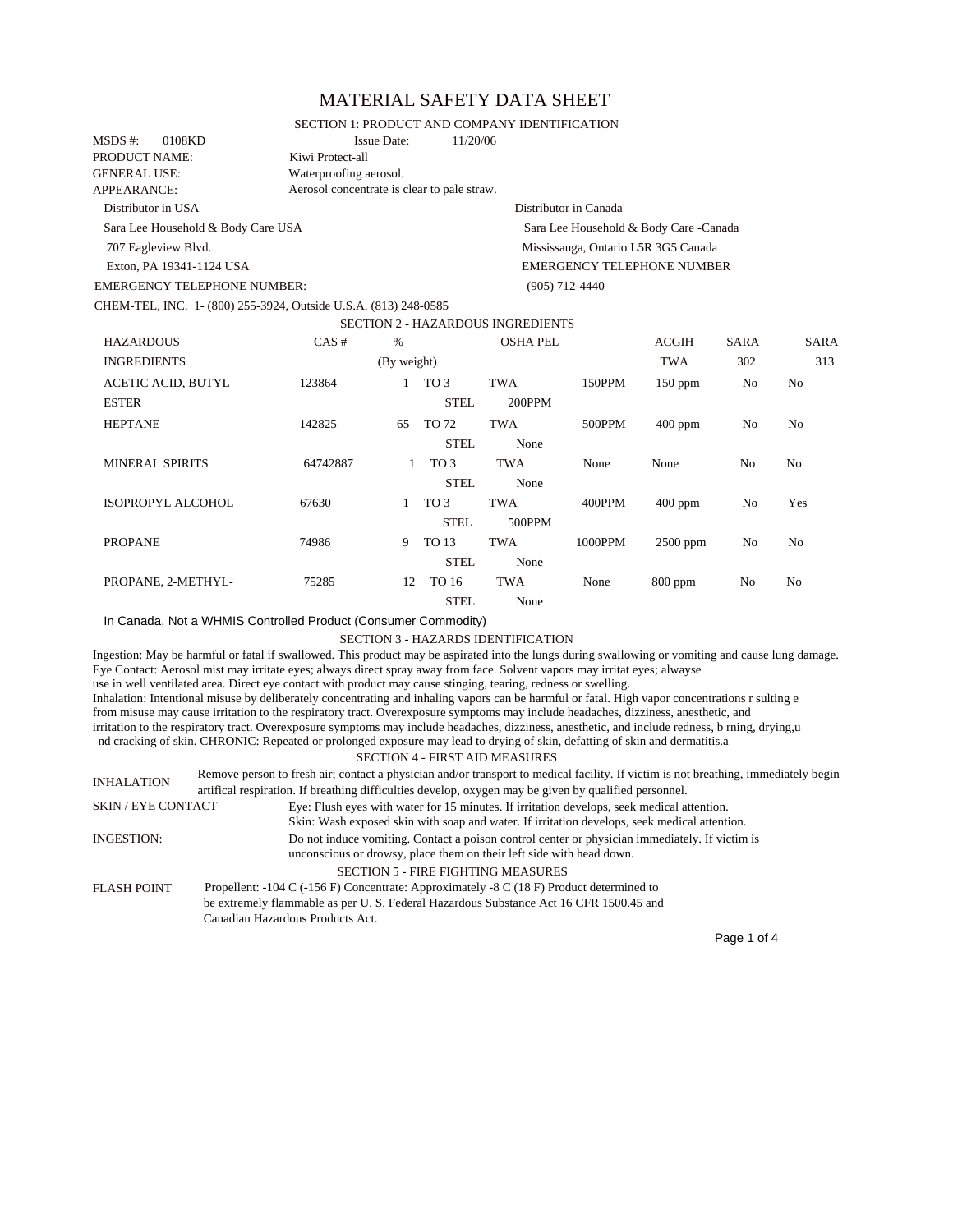| <b>FLAMMABLE LIMITS</b>                                                                                                                                                                                                                        |            | LEL: N.D.                                          | UEL | N.D.                                                                                        |                 |
|------------------------------------------------------------------------------------------------------------------------------------------------------------------------------------------------------------------------------------------------|------------|----------------------------------------------------|-----|---------------------------------------------------------------------------------------------|-----------------|
| <b>AUTOIGNITION TEMP.</b>                                                                                                                                                                                                                      |            | N.D.                                               |     |                                                                                             |                 |
| NFPA AEROSOL LEVEL:                                                                                                                                                                                                                            |            | 3                                                  |     |                                                                                             |                 |
| EXTINGUISHING MEDIA                                                                                                                                                                                                                            |            |                                                    |     | Foam, carbon dioxide, dry chemical or water fog.                                            |                 |
| FIRE FIGHTING PROCEDURE :                                                                                                                                                                                                                      |            | Use air supplied breathing equipment.              |     |                                                                                             |                 |
| UNUSUAL FIRE & EXPLOSION HAZARDS                                                                                                                                                                                                               | exposed to |                                                    |     | Water may be ineffective. Aerosol cans may explode from internal pressure build-up when     |                 |
|                                                                                                                                                                                                                                                |            |                                                    |     | extreme heat. Water may be used to cool containers and prevent explosion.                   |                 |
| <b>HAZ. COMBUSTION PRODUCTS</b>                                                                                                                                                                                                                |            |                                                    |     | Combustion will yield carbon dioxide and/or carbon monoxide.                                |                 |
|                                                                                                                                                                                                                                                |            | SECTION 6: ENVIRONMENTAL RELEASE MEASURES          |     |                                                                                             |                 |
| STEPS TO BE TAKEN IN CASE MATERIAL IS RELEASED OR SPILLED -                                                                                                                                                                                    |            |                                                    |     |                                                                                             |                 |
| Wear proper personal protective equipment. Remove all possible ignition sources. Provide adequate<br>ventilation. Keep out of water supply. Mop up, wipe up, or soak up with absorbent. Place spill cleanup material in an approved container. |            |                                                    |     |                                                                                             |                 |
|                                                                                                                                                                                                                                                |            | SECTION 7: HANDLING AND STORAGE                    |     |                                                                                             |                 |
| PRECAUTIONS TO BE TAKEN IN HANDLING AND STORAGE -                                                                                                                                                                                              |            |                                                    |     |                                                                                             |                 |
| This product is classified as a Level III aerosol in accordance with the National Fire Protection Association                                                                                                                                  |            |                                                    |     |                                                                                             |                 |
| DANGER: Keep away from heat and flame. Do not use while smoking. Do not puncture, incinerate, or store above 49 C (120 F).                                                                                                                     |            |                                                    |     |                                                                                             |                 |
|                                                                                                                                                                                                                                                |            | SECTION 8: EXPOSURE CONTROLS/PERSONAL PROTECTION   |     |                                                                                             |                 |
| <b>ENGINEERING CONTROLS</b>                                                                                                                                                                                                                    |            |                                                    |     | Local exhaust required if using large amounts of product in a confined area.                |                 |
| PERSONAL PROTECTION:                                                                                                                                                                                                                           |            |                                                    |     |                                                                                             |                 |
| RESPIRATORY PROTECTION (SPECIFY TYPE):                                                                                                                                                                                                         |            |                                                    |     |                                                                                             |                 |
| Use NIOSH approved cartridge respirator or supplied air if exposure limits are exceeded.                                                                                                                                                       |            |                                                    |     |                                                                                             |                 |
| PROTECTIVE GLOVES                                                                                                                                                                                                                              |            |                                                    |     | Chemical resistant gloves if sensitivity exists or if repeated or prolonged contact occurs. |                 |
| <b>EYE PROTECTION:</b>                                                                                                                                                                                                                         |            | Safety glasses recommended when using any aerosol. |     |                                                                                             |                 |
| <b>OTHER PROECTION:</b>                                                                                                                                                                                                                        |            |                                                    |     | DANGER: Keep away from heat and flame. Do not use while smoking. Do not                     |                 |
| WORK / HYGIENIC PRACTICES: Practice safe workplace habits. Minimize body contact with this as well as all chemicals in general.                                                                                                                |            |                                                    |     |                                                                                             |                 |
|                                                                                                                                                                                                                                                |            | SECTION 9 - PHYSICAL AND CHEMICAL PROPERTIES       |     |                                                                                             |                 |
| VAPOR PRESSURE (MM Hg)                                                                                                                                                                                                                         | N.D.       | VAPOR DENSITY (AIR $=1$ )                          |     |                                                                                             | N.D.            |
| SPECIFIC GRAVITY (WATER =1)                                                                                                                                                                                                                    | 0.7        |                                                    |     | <b>EVAPORATION RATE (WATER =1)</b>                                                          | N.D.            |
| <b>SOLUBILITY IN WATER</b>                                                                                                                                                                                                                     | Slight.    | <b>FREEZING POINT</b>                              |     |                                                                                             | N.D.            |
| pH                                                                                                                                                                                                                                             | N.A.       | <b>ODOR</b>                                        |     |                                                                                             | Characteristic. |
| <b>BOILING POINT</b>                                                                                                                                                                                                                           | N.D.       |                                                    |     | <b>VOLATILE ORGANIC COMPOUND (Total VOC's</b>                                               | 99%             |
|                                                                                                                                                                                                                                                |            | <b>SECTION 10 - STABILITY AND REACTIVITY</b>       |     |                                                                                             |                 |
| Stable.<br>STABILITY:                                                                                                                                                                                                                          |            |                                                    |     |                                                                                             |                 |
| <b>CONDITIONS TO AVOID:</b>                                                                                                                                                                                                                    |            |                                                    |     | DANGER: Keep away from heat and flame. Do not use while                                     |                 |
|                                                                                                                                                                                                                                                |            |                                                    |     | smoking. Do not puncture, incinerate, or store at temperatures                              |                 |
|                                                                                                                                                                                                                                                |            |                                                    |     | above 49 C $(120 F)$ . If swallowed or if excessive inhalation occurs                       |                 |
|                                                                                                                                                                                                                                                |            |                                                    |     | resulting in abnormal reactions including dizziness or nausea, contact                      |                 |
|                                                                                                                                                                                                                                                |            |                                                    |     | a physician. Do not induce vomiting. If eye contact occurs, flush                           |                 |
|                                                                                                                                                                                                                                                |            |                                                    |     | eyes with water for 15 minutes and contact physician. Use in a well-                        |                 |
|                                                                                                                                                                                                                                                |            |                                                    |     | ventilated area. Intentional misuse by deliberately concentrating and                       |                 |
|                                                                                                                                                                                                                                                |            |                                                    |     | inhaling contents may be harmful or fatal. Contains hydrocarbon                             |                 |
|                                                                                                                                                                                                                                                |            |                                                    |     | propellant and petroleum distillates. Keep out of reach of children.                        |                 |
| INCOMPATIBILITY (MATERIALS TO AVOID)                                                                                                                                                                                                           |            |                                                    |     |                                                                                             |                 |
| Strong oxidizing agents, hot surfaces, and open flames.                                                                                                                                                                                        |            |                                                    |     |                                                                                             |                 |
| HAZARDOUS DECOMPOSITION PRODUCTS:                                                                                                                                                                                                              |            |                                                    |     |                                                                                             |                 |

Combustion will yield carbon dioxide and/or carbon monoxide. Decomposition products dependent on combustion conditions.

HAZARDOUS POLYMERIZATION Will not occur.

Page 2 of 4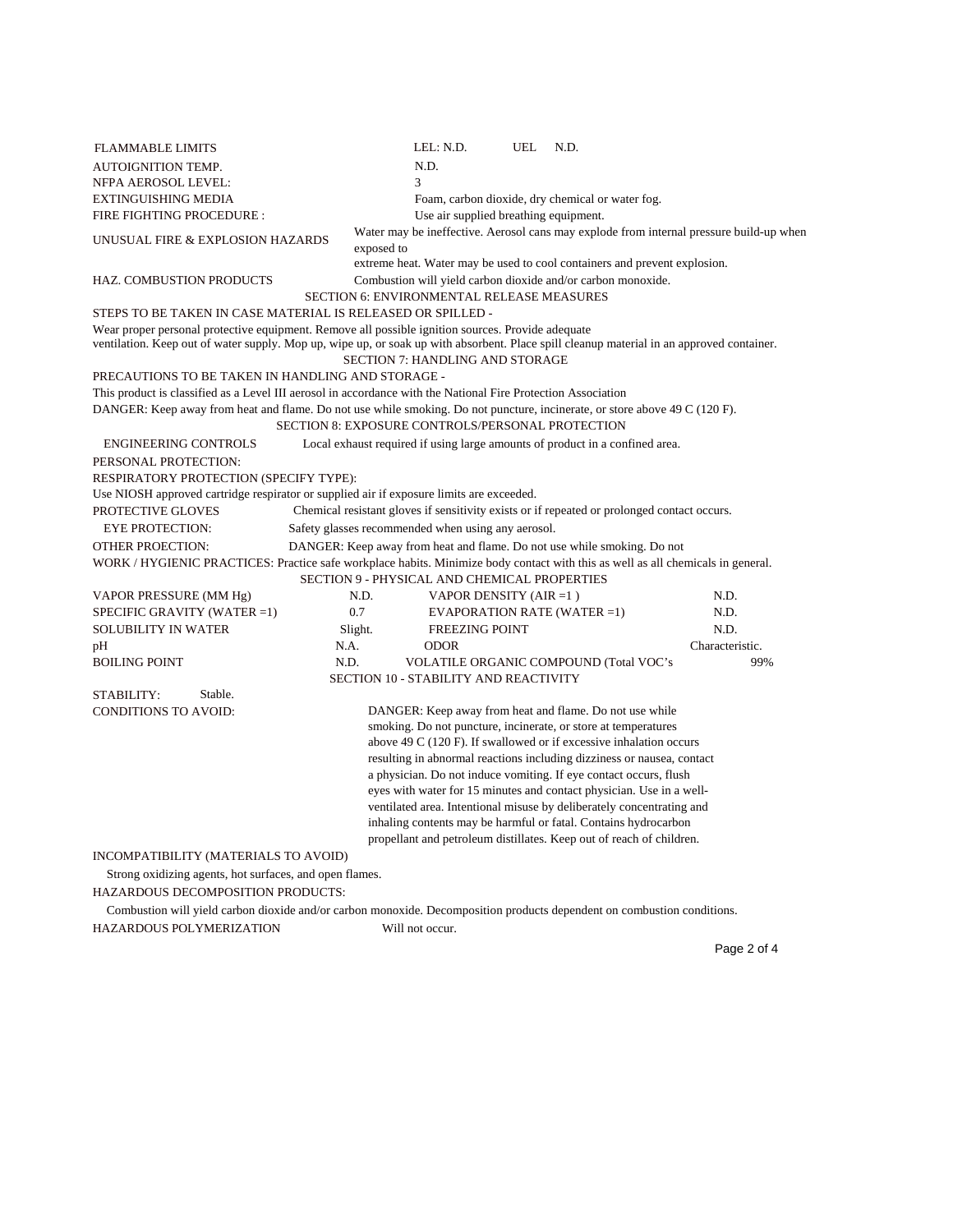|                                                                                                               |                                 |              | SECTION 11 -TOXICOLOGICAL INFORMATION    |                     |                             |                             |              |
|---------------------------------------------------------------------------------------------------------------|---------------------------------|--------------|------------------------------------------|---------------------|-----------------------------|-----------------------------|--------------|
| Hazardous Ingredients                                                                                         | $\%$                            |              | CAS#                                     |                     | LD50 of Ingredients         | LC50 of Ingredients         |              |
|                                                                                                               |                                 |              |                                          |                     | (Specify Species and Route) | (Specify Species and Route) |              |
| <b>ISOPROPYL ALCOHOL</b>                                                                                      | $\mathbf{1}$<br>TO <sub>3</sub> |              | 67630                                    | 5045 mg/kg          |                             | N.AV.                       |              |
|                                                                                                               |                                 |              |                                          |                     | Rat-oral                    |                             |              |
| PROPANE, 2-METHYL-                                                                                            | 12                              | <b>TO 16</b> | 75285                                    | N.AV.               |                             | 57 pph/15 min.              |              |
|                                                                                                               |                                 |              |                                          |                     |                             | Rat-inh                     |              |
| <b>PROPANE</b>                                                                                                | 9                               | <b>TO 13</b> | 74986                                    | N.AV.               |                             | N.AV.                       |              |
| <b>HEPTANE</b>                                                                                                | 65                              | <b>TO 72</b> | 142825                                   | $222 \text{ mg/kg}$ |                             | 75 g/m3                     |              |
|                                                                                                               |                                 |              |                                          |                     | Mus-i.v.                    | Mus-inh                     |              |
| <b>ACETIC ACID, BUTYL</b>                                                                                     | 1<br>TO <sub>3</sub>            |              | 123864                                   | 13100 mg/kg         |                             | 2000 ppm/4 hr               |              |
|                                                                                                               |                                 |              |                                          |                     | Rat-oral                    | Rat-inh                     |              |
| <b>MINERAL SPIRITS</b>                                                                                        | $\mathbf{1}$<br>TO <sub>3</sub> |              | 64742887                                 | N.AV.               |                             | N.AV.                       |              |
|                                                                                                               |                                 |              | SECTION 12 - ECOLOGICAL INFORMATION      |                     |                             |                             |              |
| None.                                                                                                         |                                 |              |                                          |                     |                             |                             |              |
|                                                                                                               |                                 |              | <b>SECTION 13 - DISPOSAL INFORMATION</b> |                     |                             |                             |              |
| Dispose of product in accordance with federal, state, and local regulations.                                  |                                 |              |                                          |                     |                             |                             |              |
| aerosols, flammable UN 1950, Hazard Division 2.1 reclassed Consumer Commodity ORM-D for ground transportation |                                 |              | SECTION 14 - TRANSPORTATION INFORMATION  |                     |                             |                             |              |
|                                                                                                               |                                 |              | SECTION 15 - REGULATORY INFORMATION      |                     |                             |                             |              |
| TSCA (Toxic Substance Control Act):                                                                           |                                 |              |                                          |                     |                             |                             |              |
| Components of this product are listed on the TSCA Inventory.                                                  |                                 |              |                                          |                     |                             |                             |              |
| SARA TITLE III (Superfund Amendments and Reauthorization Act) , Canadian Regulations and California Prop 65:  |                                 |              |                                          |                     |                             |                             |              |
| <b>Chemical Name</b>                                                                                          |                                 | CAS#         | <b>SARA 313</b>                          | <b>SARA 302</b>     | <b>CANADA IDL</b>           | <b>DSL</b>                  | <b>NDSL</b>  |
| <b>ISOPROPYL ALCOHOL</b>                                                                                      |                                 | 67630        | Yes                                      | <b>No</b>           | Yes                         | Yes                         | No           |
| PROPANE, 2-METHYL-                                                                                            |                                 | 75285        | No                                       | <b>No</b>           | <b>No</b>                   | Yes                         | No           |
| <b>PROPANE</b>                                                                                                |                                 | 74986        | <b>No</b>                                | <b>No</b>           | <b>No</b>                   | Yes                         | <b>No</b>    |
| <b>HEPTANE</b>                                                                                                |                                 | 142825       | No                                       | No                  | Yes                         | Yes                         | No           |
| ACETIC ACID, BUTYL ESTER                                                                                      |                                 | 123864       | <b>No</b>                                | <b>No</b>           | Yes                         | Yes                         | <b>No</b>    |
| <b>MINERAL SPIRITS</b>                                                                                        |                                 | 64742887     | <b>No</b>                                | <b>No</b>           | <b>No</b>                   | Yes                         | <b>No</b>    |
| <b>Chemical Name</b>                                                                                          | CAS#                            | Prop65       | Prop65                                   |                     | Prop65                      |                             | Prop65       |
|                                                                                                               |                                 | Cancer       | Developmental                            |                     | Female                      |                             | Male         |
|                                                                                                               |                                 |              |                                          |                     | Reproductive                |                             | Reproductive |
| <b>ISOPROPYL ALCOHOL</b>                                                                                      | 67630                           | <b>No</b>    | <b>No</b>                                |                     | <b>No</b>                   |                             | <b>No</b>    |
| PROPANE, 2-METHYL-                                                                                            | 75285                           | No           | No                                       |                     | <b>No</b>                   |                             | No           |
| <b>PROPANE</b>                                                                                                | 74986                           | No           | No                                       |                     | No                          |                             | No.          |
| <b>HEPTANE</b>                                                                                                | 142825                          | No           | No                                       |                     | <b>No</b>                   |                             | No           |
| ACETIC ACID, BUTYL ESTER                                                                                      | 123864                          | No           | No                                       |                     | No                          |                             | No           |
| <b>MINERAL SPIRITS</b>                                                                                        | 64742887                        | No           | No                                       |                     | No                          |                             | No           |
|                                                                                                               |                                 |              |                                          |                     |                             |                             | Page 3 of 4  |
|                                                                                                               |                                 |              |                                          |                     |                             |                             |              |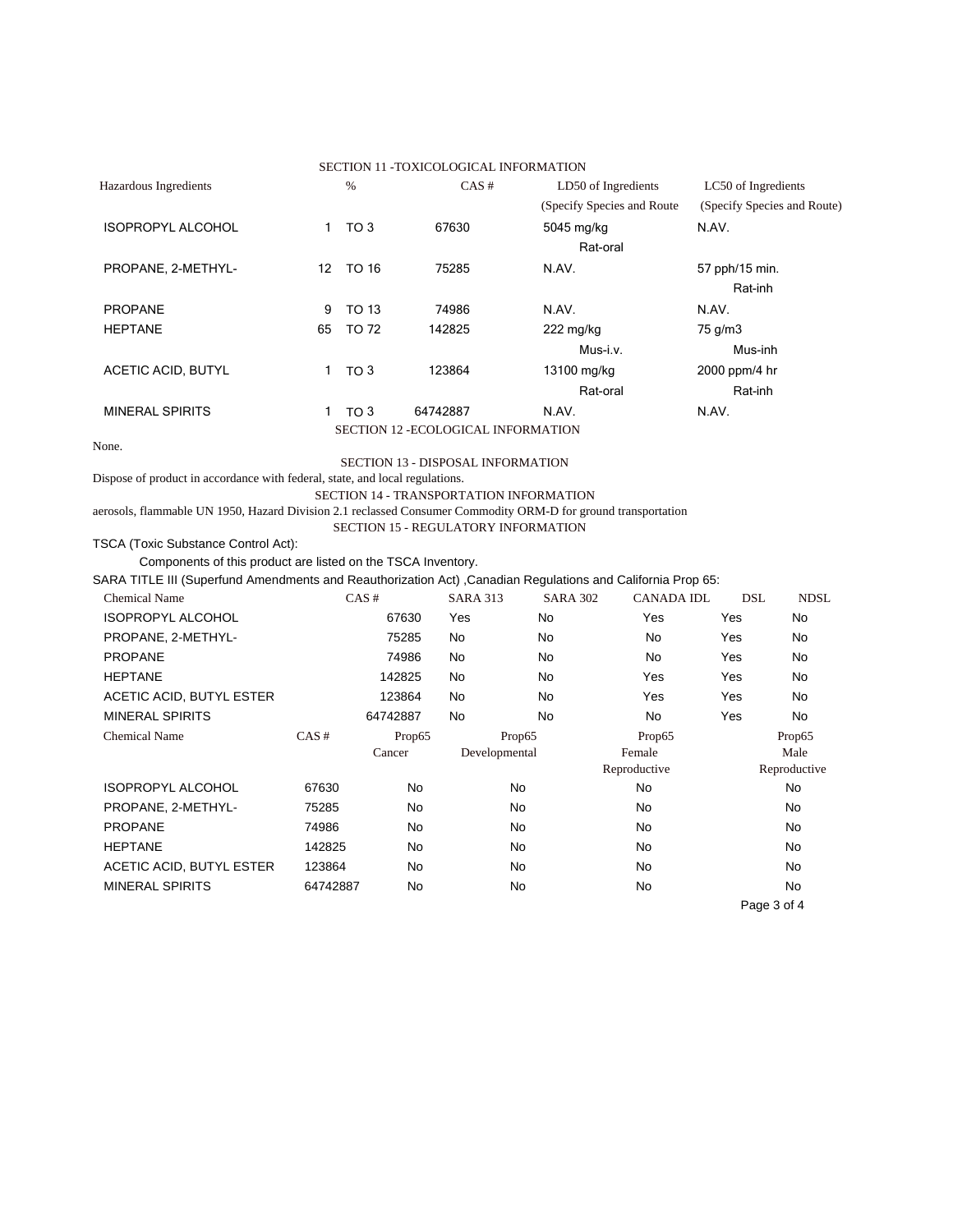|                          |                                              |                 | <b>SECTION 16 -OTHER INFORMATION</b>                                                                                                                                                |                              |               |
|--------------------------|----------------------------------------------|-----------------|-------------------------------------------------------------------------------------------------------------------------------------------------------------------------------------|------------------------------|---------------|
| <b>US SKU</b>            | 242-000                                      |                 |                                                                                                                                                                                     |                              |               |
| Canada SKU               | 27400, 27415                                 |                 |                                                                                                                                                                                     |                              |               |
| <b>HMIS HAZARD</b>       |                                              | <b>HEALTH:</b>  | 2                                                                                                                                                                                   | $0 = INSIGNIFICANT 3 = HIGH$ |               |
|                          |                                              | FLAMMABILITY    | 4                                                                                                                                                                                   | $1 = SLIGHT$                 | $4 = EXTREME$ |
|                          |                                              | REACTIVITY:     | 1                                                                                                                                                                                   | $2 = MODERATE$               |               |
|                          | PERSONAL PROTECTION EQUIPMENT:               |                 | None                                                                                                                                                                                |                              |               |
| <b>MSDS Prepared By:</b> | <b>SCH</b>                                   |                 | SARA LEE Household and Body Care - USA                                                                                                                                              |                              |               |
| <b>Issue Date:</b>       | 11/20/06                                     |                 | 707 Eagleview Blvd                                                                                                                                                                  |                              |               |
|                          |                                              | Exton, PA 19341 |                                                                                                                                                                                     |                              |               |
|                          |                                              | (610) 321-2171  |                                                                                                                                                                                     |                              |               |
|                          | RESPECT TO THE INFORMATION CONTAINED HEREIN. |                 | THE INFORMATION AND RECOMMENDATIONS CONTAINED HEREIN ARE BASED UPON DATA BELIEVED TO BE<br>CORRECT. HOWEVER, NO GUARANTEE OR WARRANTY OF ANY KIND EXPRESSED OR IMPLIED IS MADE WITH |                              |               |
|                          |                                              |                 |                                                                                                                                                                                     |                              | Page 4 of 4   |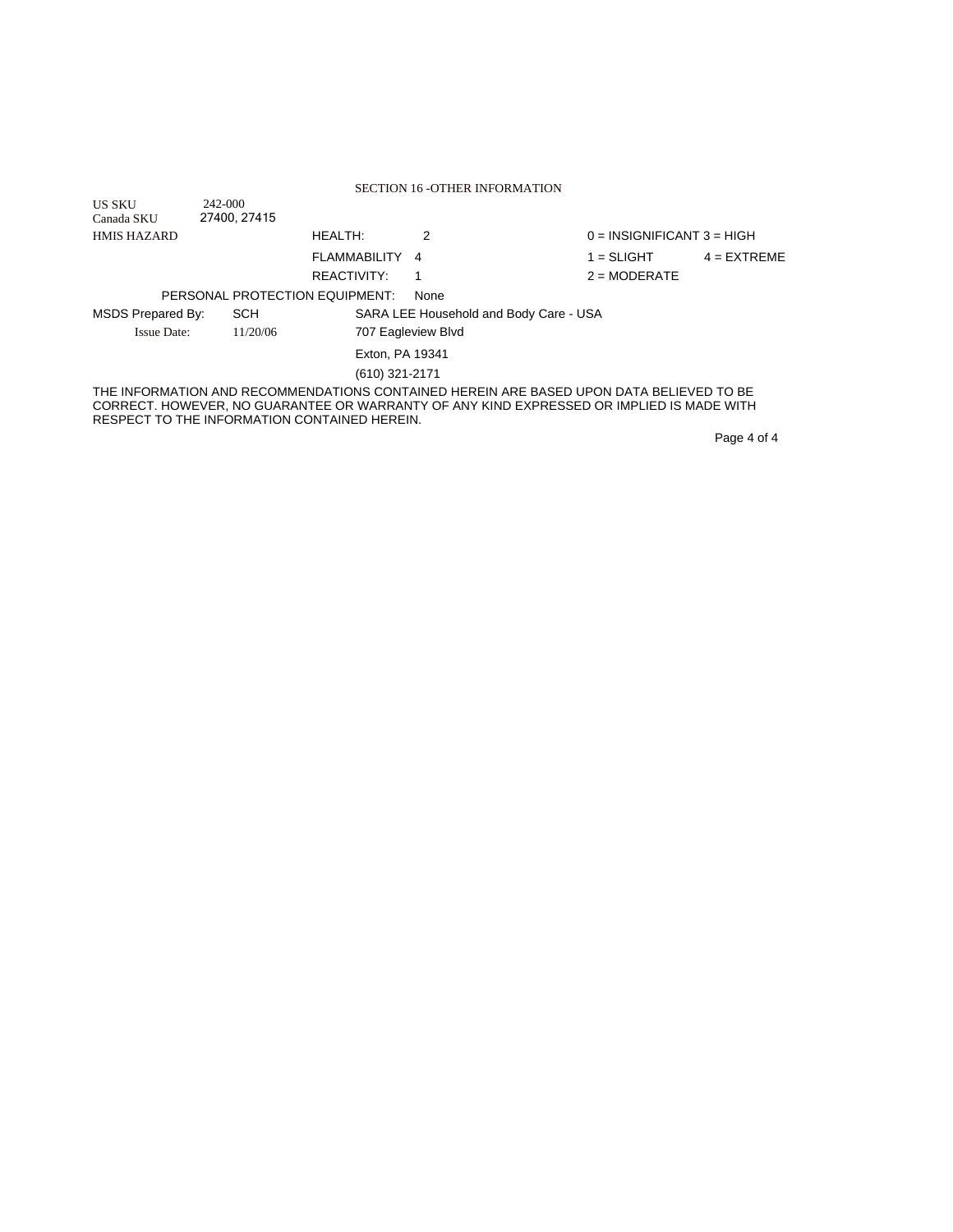# FICHE TECHNIQUE DE SÉCURITÉ DES SUBSTANCES

# SECTION 1 - IDENTIFICATION DU PRODUIT ET DE L'ENTREPRISE

FTSS  $N^{\circ}$ : 0108KD Date de publication :11/20/2006 NOM DU PRODUIT : Kiwi Protect-All

USAGE GÉNÉRAL : Imperméabilisant en aérosol ASPECT : Couleur transparente à jaune pâle.

Distributeur aux États-Unis Sara Lee Household & Body Care USA 707 Eagleview Boulevard Exton, PA 19341-1124 USA NUMÉRO DE TÉLÉPHONE EN CAS D'URGENCE : CHEM-TEL, INC. 1-(800)-255-3924, depuis l'extérieur des États-Unis : (813) 248-0585

Distributeur au Canada Sara Lee Household & Body Care Canada Mississauga, Ontario L5R 3G5 Canada NUMÉRO DE TÉLÉPHONE EN CAS D'URGENCE : (905) 712-4440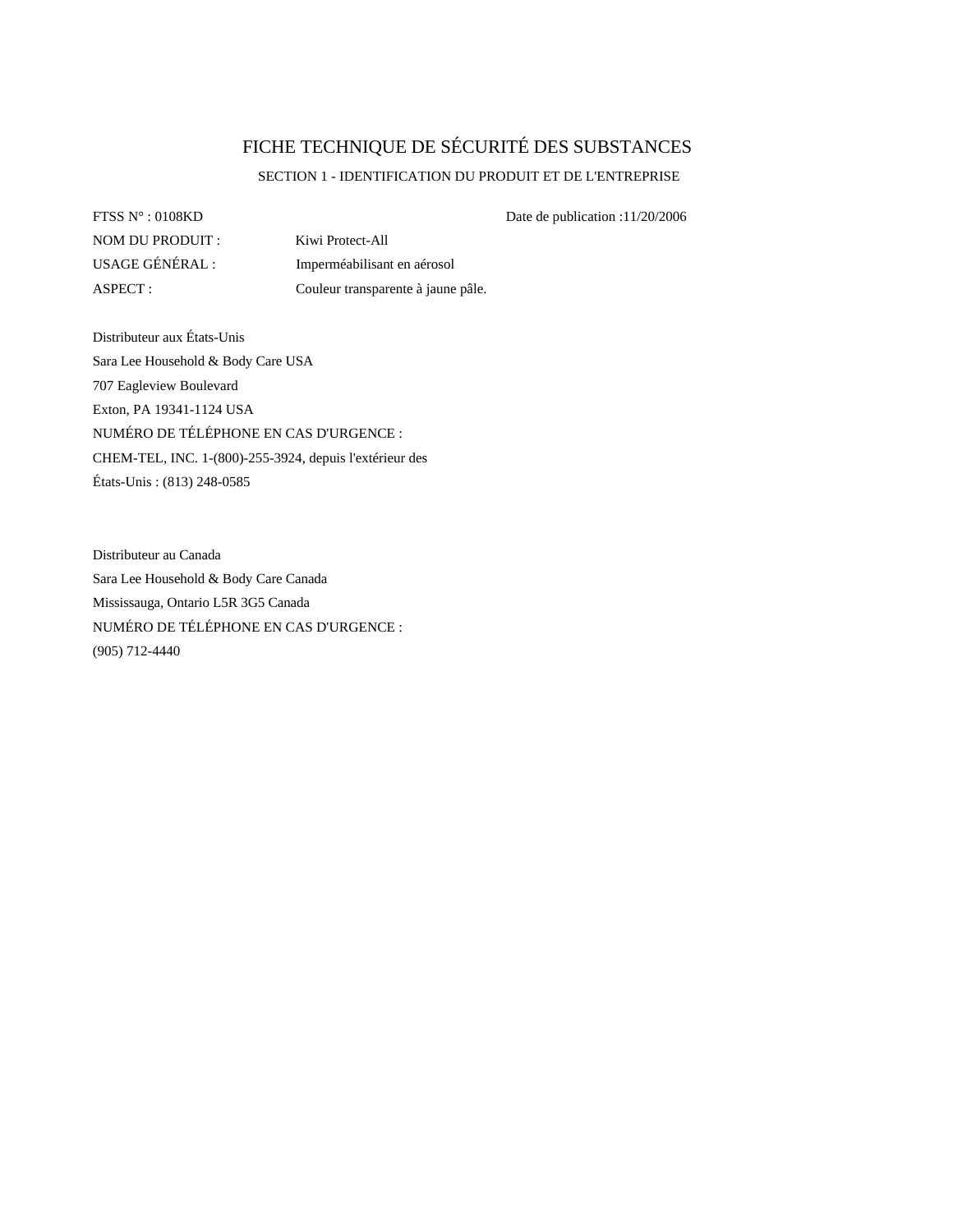# SECTION 2 - COMPOSANTS DANGEREUX

| <b>COMPOSANTS</b><br><b>DANGEREUX</b> | <b>NUMÉRO</b><br><b>CAS</b> | <b>PROPORTION</b><br>$%$ du poids) | PEL (OSHA)                         | <b>ACGIH</b><br><b>TWA</b> | <b>SARA</b><br>302 | <b>SARA</b><br>313 |
|---------------------------------------|-----------------------------|------------------------------------|------------------------------------|----------------------------|--------------------|--------------------|
| ACÉTATE DE BUTYL<br>NORMAL            | 123-86-4                    | $1$ à $3$                          | TWA 150 ppm<br><b>STEL 200</b>     | $150$ ppm                  | Non                | Non                |
|                                       |                             |                                    | ppm                                |                            |                    |                    |
| <b>HEPTANE</b>                        | 142-82-5                    | 65 à 72                            | TWA 500 ppm 400 ppm<br>STEL Aucune |                            | Non                | Non                |
| <b>ESSENCES</b><br><b>MINÉRALES</b>   | 64742-88-7                  | $1$ à $3$                          | TWA Aucune<br><b>STEL Aucune</b>   | Aucune Non                 |                    | Non                |
| ALCOOL<br><b>ISOPROPYLIQUE</b>        | $67-63-0$                   | $1$ à $3$                          | TWA 400 ppm<br><b>STEL 500</b>     | $400$ ppm                  | Non                | Oui                |
|                                       |                             |                                    | ppm                                |                            |                    |                    |
| <b>PROPANE</b>                        | 74-98-6                     | 9 à 13                             | <b>TWA 1000</b>                    | $2500$ ppm                 | Non                | Non                |
|                                       |                             |                                    | ppm<br><b>STEL Aucune</b>          |                            |                    |                    |
| <b>ISOBUTANE</b>                      | $75 - 28 - 5$               | 12 à 16                            | <b>TWA Aucune</b>                  | $800$ ppm                  | Non                | Non                |
|                                       |                             |                                    | <b>STEL Aucune</b>                 |                            |                    |                    |

Au Canada, ce n'est pas un produit contrôlé SIMDUT (bien de consommation)

# SECTION 3 - IDENTIFICATION DES RISQUES

Ingestion : ce produit peut être nocif ou mortel en cas d'ingestion. Ce produit peut être aspiré dans les poumons lorsqu'il est ingéré ou vomi et peut endommager les poumons.

Contact avec les yeux : le brouillard de pulvérisation peut irriter les yeux ; toujours diriger le jet loin du visage. Les vapeurs de solvant peuvent irriter les yeux ; toujours utiliser dans un endroit aéré. Un contact direct avec le yeux peut entraîner une sensation de brûlure, des lésions, des rougeurs ou un gonflement.

Inhalation : une mauvaise utilisation entraînant délibérement une forte concentration et l'inhalation de vapeurs peut être nocive ou mortelle. Des concentrations élevées de vapeur dues à une mauvaise utilisation peut entraîner l'irritation des voies respiratoires. Les symptômes d'une surexposition peuvent être des maux de têtes, des étourdissements et une irritation des voies respiratoires. UTILISATION À LONG TERME : des expositions répétées ou prolongées peut causer le déssèchement et la délipidation de la peau et une dermatite.

# SECTION 4 - PREMIERS SOINS

INHALATION : Transporter la victime à l'air frais ; contacter un médecin ou transporter la personne dans une clinique médicale. Si la victime ne respire pas, commencer immédiatement la respiration artificielle. Si les difficultés respiratoires s'aggravent, le personnel qualifié peut donner de l'oxygène à la victime.

CONTACT AVEC LA PEAU OU LES YEUX :

Yeux : rincer abondamment à l'eau pendant 15 minutes. Si l'irritation s'aggrave, faire appel à un médecin.

Peau : laver la peau exposée à l'eau et au savon. Si l'irritation s'aggrave, faire appel à un médecin. INGESTION : Ne pas faire vomir. Contacter immédiatement un centre anti-poison ou un médecin. Si la victime est inconsciente ou somnolente, la placer sur le côté gauche, tête en bas.

# SECTION 5 - MESURES DE LUTTE CONTRE LES INCENDIES

POINT D'ÉCLAIR : Agent propulseur : -104° C (-156° F). Concentré : environ -8° C (18° F). Produit considéré comme étant très inflammable d'après le titre 16 CFR 1500.45 du Code fédéral américain concernant les substances dangereuses et le Code canadien concernant les produits dangereux.

| LIMITES D'INFLAMMABILITÉ :                      | LIE : Non déterminée<br>UEL: Non                                      |  |
|-------------------------------------------------|-----------------------------------------------------------------------|--|
| déterminée                                      |                                                                       |  |
| TEMPÉRATURE D'AUTO-INFLAMMATION :               | Non déterminée                                                        |  |
| NIVEAU NFPA DE L'AÉROSOL :                      |                                                                       |  |
| <b>AGENTS EXTINCTEURS:</b>                      | Mousse, dioxyde de carbone ou produit chimique sec ou eau pulvérisée. |  |
| MESURE DE LUTTE CONTRE L'INCENDIE :             | Utiliser un appareil de protection respiratoire à                     |  |
| adduction d'air.                                |                                                                       |  |
| RISQUES INHABITUELS D'INCENDIE ET D'EXPLOSION : |                                                                       |  |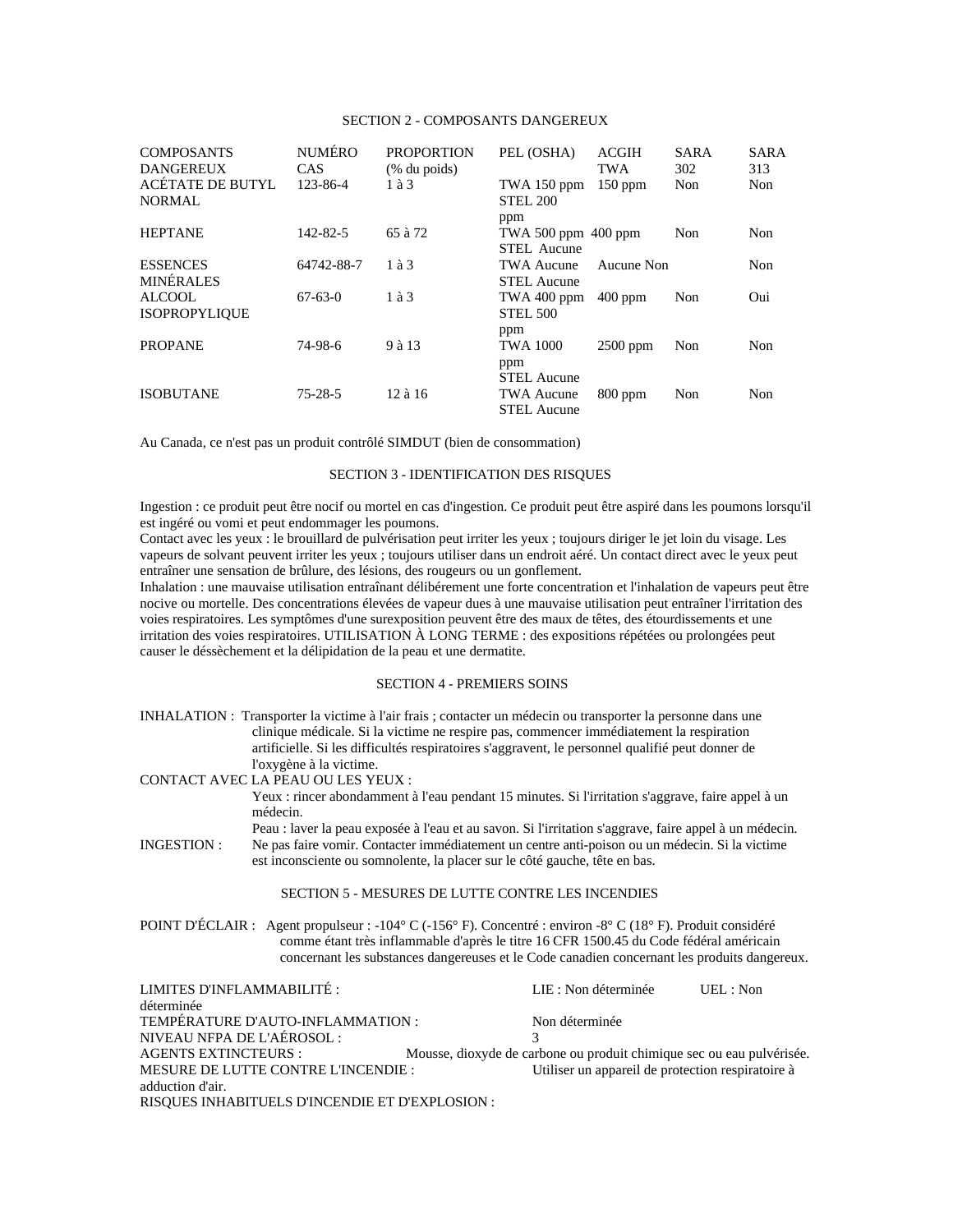L'eau peut être inefficace. Les bombes aérosols peuvent exploser à cause d'un surpression interne causée par une exposition à une chaleur extrême. On peut utiliser de l'eau pour refroidir les contenants et pour éviter une explosion.<br>PRODUITS DE COMBUSTIONS DANGEREUX : la combustion peut produire du dioxyde de carbone et/ou la combustion peut produire du dioxyde de carbone et/ou du monoxyde de carbone.

#### SECTION 6 - MESURES À PRENDRE EN CAS DE REJET DANS L'ENVIRONNEMENT

## MARCHE À SUIVRE EN CAS DE DÉVERSEMENT OU DE FUITE DU PRODUIT Porter l'équipement de protection approprié. Éloigner toutes les sources inflammables potentielles. Bien aérer. Tenir éloigné des systèmes d'approvisionnement en eau. Éponger, essuyer ou absorber à l'aide d'un produit absorbant. Mettre le produit renversé récupéré dans un récipient adapté.

#### SECTION 7 - MANUTENTION ET ENTREPOSAGE

MESURES DE SÉCURITÉ À PRENDRE EN CAS DE MANUTENTION ET L'ENTREPOSAGE Ce produit est classé aérosol de niveau III conformément à la National Fire Protection Association DANGER : tenir éloigné de toute source de chaleur et de toute flamme. Ne pas utiliser le produit en fumant. Ne pas percer, faire brûler ou entreposer à des températures supérieures à 49°C (120° F).

## SECTION 8 - CONTRÔLE DE L'EXPOSITION ET ÉQUIPEMENT DE PROTECTION

MESURES D'INGÉNIERIE : Ventilation locale en cas d'utilisation de grandes quantités de produits dans un endroit clos.

PROTECTION INDIVIDUELLE :

PROTECTION DES VOIES RESPIRATOIRES :

Utiliser un respirateur à cartouche filtrante ou à adduction d'air en cas de dépassement des limites d'exposition. GANTS DE PROTECTION :

En cas de sensibilité au produit ou d'utilisations répétées ou prolongées, porter des gants résistant aux produits chimiques

PROTECTION DES YEUX : Le port de lunettes de sécurité est recommandé lors de l'utilisation d'un aérosol. AUTRES MESURES DE SÉCURITÉ :

DANGER : Tenir éloigné de toute source de chaleur et de toute flamme. Ne pas utiliser le produit en fumant. MÉTHODES DE TRAVAIL ET MESURES D'HYGIÈNE :

Respecter les mesures nécessaires pour maintenir un lieu de travail sécuritaire. Minimiser les contacts du corps avec le produit de même qu'avec tout produit chimique en général.

# SECTION 9 - PROPRIÉTÉS PHYSIQUES ET CHIMIQUES

| PRESSION DE VAPEUR (MM HG) : |        | Non DENSITÉ DE VAPEUR (AIR=1) :      | Non |
|------------------------------|--------|--------------------------------------|-----|
| déterminée                   |        | déterminée                           |     |
| DENSITÉ RELATIVE (EAU=1) :   | 0.7    | TAUX D'ÉVAPORATION (EAU=1) :         | Non |
| SOLUBILITÉ DANS L'EAU :      | Faible | déterminé                            |     |
| PH:                          | Non    | POINT DE CONGÉLATION :               | Non |
| déterminé                    |        | déterminé                            |     |
| POINT D'ÉBULLITION :         | Non    | ODEUR :                              |     |
| déterminé.                   |        | Caractéristique                      |     |
|                              |        | VOLATILITÉ DES COMPOSANTS ORGANIQUES |     |
|                              |        | (total des $COV$ ) : 99 %            |     |
|                              |        |                                      |     |

# SECTION 10 - STABILITÉ ET RÉACTIVITÉ

STABILITÉ : Stable

PRÉCAUTIONS À PRENDRE :

DANGER : tenir éloigné de toute source de chaleur et de toute flamme. Ne pas utiliser en fumant. Ne pas percer, faire brûler ou entreposer à des températures supérieures à 49° C (120° F). En cas d'ingestion ou d'inhalation excessive qui entraînent des réactions anormales comme des étourdissements ou la nausée, contacter un médecin. Ne pas faire vomir la victime. En cas de contact avec les yeux, les rincer abondamment à l'eau pendant 15 minutes et contacter un médecin. Utiliser dans un endroit bien aéré. Une mauvaise utilisation intentionnelle entraînant une forte concentration et une inhalation de produit peut être nocive ou mortelle. Contient des agents propulseurs à base d'hydrocarbures et des distillats de pétrole. Garder hors de portée des enfants.

INCOMPATIBILITÉ (MATÉRIAUX À ÉVITER) :

Agents oxydants forts, surfaces chaudes et flammes nues.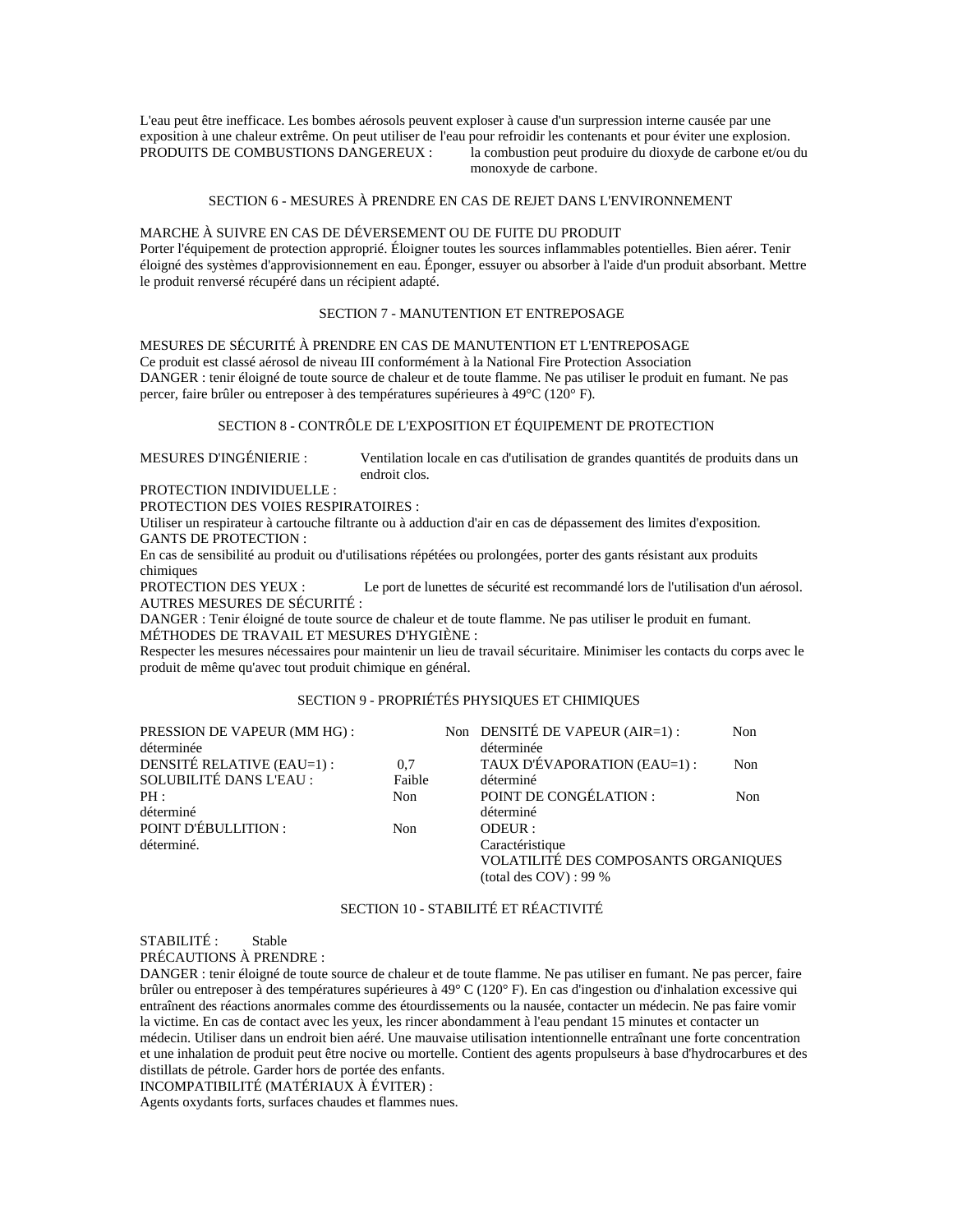# PRODUITS DE DÉCOMPOSITION DANGEREUX :

La combustion peut produire du dioxyde de carbone et/ou du monoxyde de carbone. Les produits de décomposition dépendent des conditions de la combustion.

POLYMÉRISATION DANGEREUSE : ne peut pas se produire.

# SECTION 11 - INFORMATIONS TOXICOLOGIQUES

| Composants           | Proportion (%) | Numéro CAS     | DL50 des composants   | CL50 des composants   |
|----------------------|----------------|----------------|-----------------------|-----------------------|
| dangereux            |                |                | (espèces chimiques et | (espèces chimiques et |
|                      |                |                | voie                  | voie                  |
|                      |                |                | d'administration)     | d'administration)     |
| <b>ALCOOL</b>        | 1 à 3          | $67-63-0$      | $5045 \text{ mg/kg}$  | Non disponible        |
| <b>ISOPROPYLIQUE</b> |                |                | rat-oral              |                       |
| <b>ISOBUTANE</b>     | $12$ à $16$    | $75 - 28 - 5$  | Non disponible        | $57$ pph/15 min       |
|                      |                |                |                       | rat-inhalation        |
| <b>PROPANE</b>       | 9 à 13         | 74-98-6        | Non disponible        | Non disponible        |
| <b>HEPTANE</b>       | 65 à 72        | $142 - 82 - 5$ | $222 \text{ mg/kg}$   | $75$ g/m <sup>3</sup> |
|                      |                |                | souris-i.v.           | souris-inhalation     |
| ACÉTATE DE           | $1$ à $3$      | 123-86-4       | $13100$ mg/kg         | $2000$ ppm/4 h        |
| <b>BUTYL NORMAL</b>  |                |                | rat-oral              | rat-inhalation        |
| <b>ESSENCES</b>      | $1$ à $3$      | 64742-88-7     | Non disponible        | Non disponible        |
| <b>MINÉRALES</b>     |                |                |                       |                       |

# SECTION 12 - INFORMATIONS ÉCOLOGIQUES

Aucune.

# SECTION 13 - INFORMATION CONCERNANT L'ÉLIMINATION DU PRODUIT

Éliminer le produit conformément à la réglementation fédérale, provinciale ou locale.

## SECTION 14 - INFORMATIONS CONCERNANT LE TRANSPORT

Aérosols, UN 1950, classe de danger 2.1 reclassé comme bien de consommation ORM-D pour le transport terrestre.

# SECTION 15 - INFORMATIONS SUR LA RÉGLEMENTATION

| TSCA (Toxic Subtance Control Act):                                                                        |             |                 |                 |             |         |  |  |
|-----------------------------------------------------------------------------------------------------------|-------------|-----------------|-----------------|-------------|---------|--|--|
| Les composants de ce produit sont répertoriés dans la liste de la TSCA.                                   |             |                 |                 |             |         |  |  |
| SARA, Titre III (Superfunds Amendments and reauthorization Act), réglementation canadienne et proposition |             |                 |                 |             |         |  |  |
| 65 de Californie :                                                                                        |             |                 |                 |             |         |  |  |
| Nom chimique                                                                                              | Numéro CAS  | <b>SARA 313</b> | <b>SARA 302</b> | LDI         | LIS LES |  |  |
|                                                                                                           |             |                 |                 | Canada      |         |  |  |
| <b>ALCOOL</b>                                                                                             | 67-63-0 Oui |                 | Non             | Oui Oui Non |         |  |  |
| <b>ISOPROPYLIQUE</b>                                                                                      |             |                 |                 |             |         |  |  |
|                                                                                                           |             |                 |                 |             |         |  |  |
| ISOBUTANE 75-28-5 Non Non Non Oui Non                                                                     |             |                 |                 |             |         |  |  |

PROPANE 74-98-6 Non Non Non Oui Non

HEPTANE 14-28-25 Non Non Oui Oui Non

ACATE DE BUTYL 123-86-4 Non Non Oui Oui Non NORMAL

ESSENCES MINÉRALES 64742-88-7 Non Non Non Oui Non